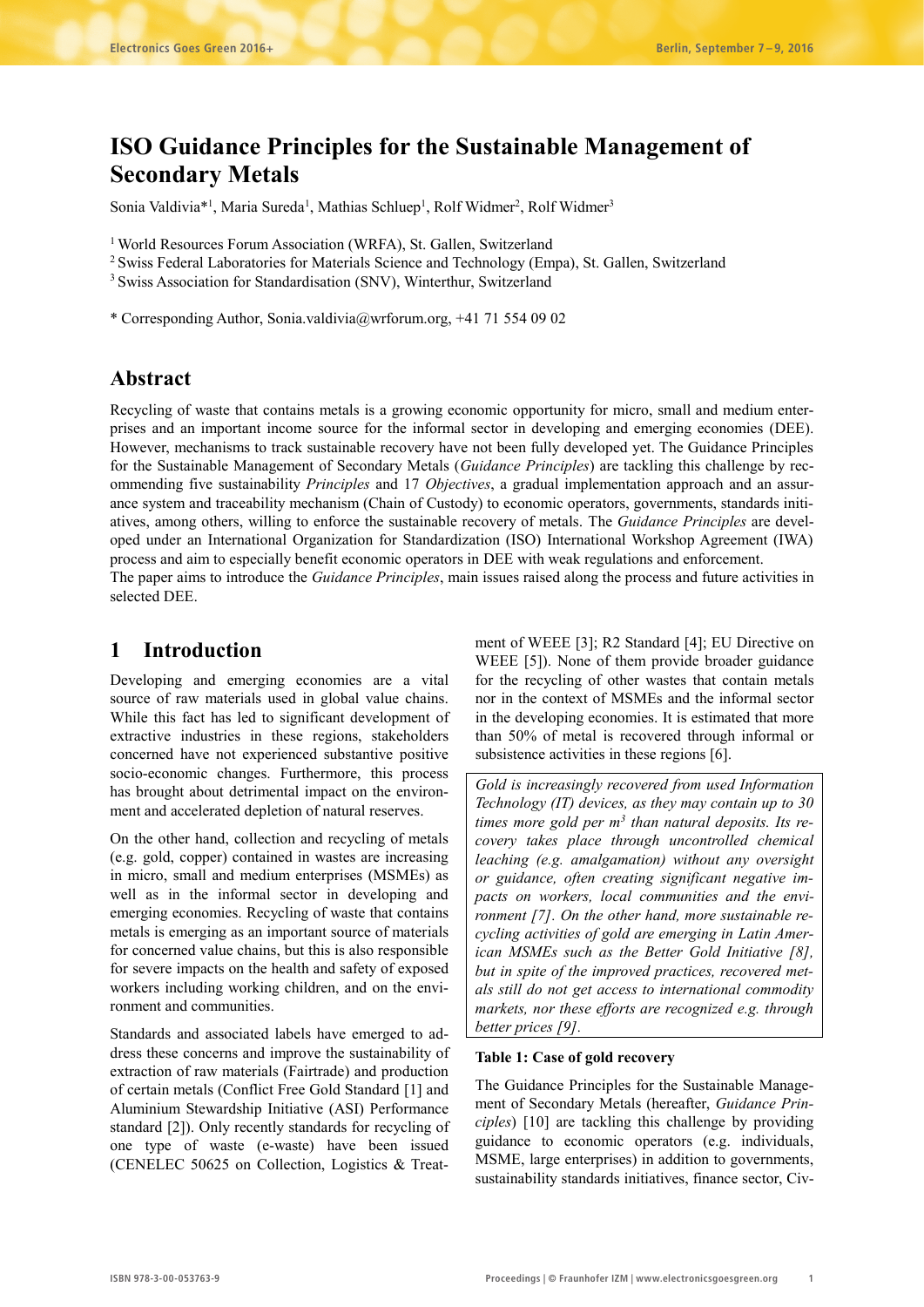il Society Organizations (CSOs) and other interested parties willing to enforce the improvement of metal recovery practices.

The development of the *Guidance Principles* is supported by the Roundtable on Sustainable Recycling Industries (SRI Roundtable) and national standardization bodies through an International Organization for Standardization (ISO) International Workshop Agreement (IWA) process [11] and in line with ISEAL Standard-setting Code. The process includes four working sessions and two public reviews combined with local stakeholder consultations and web-based international public consultations. The process is expected to be completed by end of 2016. The ISO IWA secretariat is hosted by the World Resources Forum Association (WRFA) and the Swiss Association for Standardization (SNV).

The SRI Roundtable is part of the Sustainable Recycling Industries Program which is jointly implemented with the Swiss Federal Laboratories for Materials Science and Technology (Empa) and supported by the Swiss State Secretariat for Economic Affairs (SECO) [11].

The aim of this paper is to introduce the *Guidance Principles* which includes five sustainability *Principles*, and 17 associated *Objectives*, a gradual implementation towards full compliance, an assurance system and a traceability mechanism (*Chain of Custody*) to help tracking and demonstrating compliance levels.

The paper introduces the main issues identified during the ISO IWA working sessions, the public review, and the stakeholder consultations held in India, Peru, Colombia, Kenia, and Chile in 2016 and includes an outlook on next steps.



#### **Figure 1: Processes in the scope**

# **2 Aim of the Guidance Principles**

The *Guidance Principles* aim to provide (i) a credible and practical global framework on how to deliver change towards more sustainable recycling practices and recovery of metals; and (i) assurance and traceability mechanisms to demonstrate compliance and improvements done.

The *Guidance Principles* focus in particular on improving working and living conditions from a social and environmental perspective for the most vulnerable and disadvantaged workers and economic operators in developing and emerging economies with weak regulations and enforcement of existing mechanisms.

# **3 Scope and users**

### **3.1 Scope**

**.** 

The *Guidance Principles* are globally applicable. Geographic and metal-specific adaptations may be considered in future versions.

The scope is defined through materials and process covered as well as economic operators concerned.

The material scope includes waste that contains metals from a wide range of sources: used mobile phones, computers, vehicles, ships, electric equipment and packaging materials as well as construction and industrial waste. Waste covers hazardous and nonhazardous defined according to the Basel Convention [12].

The process scope includes transportation/trade and storage of waste that contains metals and of materials produced from the collection until the secondary metals reach the use/manufacture stage or disposal (see Figure 1).

Economic operators (any individual, enterprise, association, cooperative or organisation) involved in any process within the scope as part of Subsistence Activities (SA)<sup>1</sup>, Unofficial Business Activities (UBA)<sup>2</sup> or Official Business Activities (OBA)<sup>3</sup>, are required to comply with the *Principles* and *Objectives*.

<sup>1</sup> SA are mostly conducted by individuals and families who earn below the living wage and the minimum legal threshold for incomes to be taxed. These activities can be found in both the formal and the informal sector.

<sup>2</sup> UBA are conducted by economic operators with non-legal status whose income is above the living wage and the minimum legal threshold for incomes to be taxed. UBA purposefully desire to bypass national and local regulations and are part of the informal sector.

<sup>3</sup> OBA are organisations with a legal status.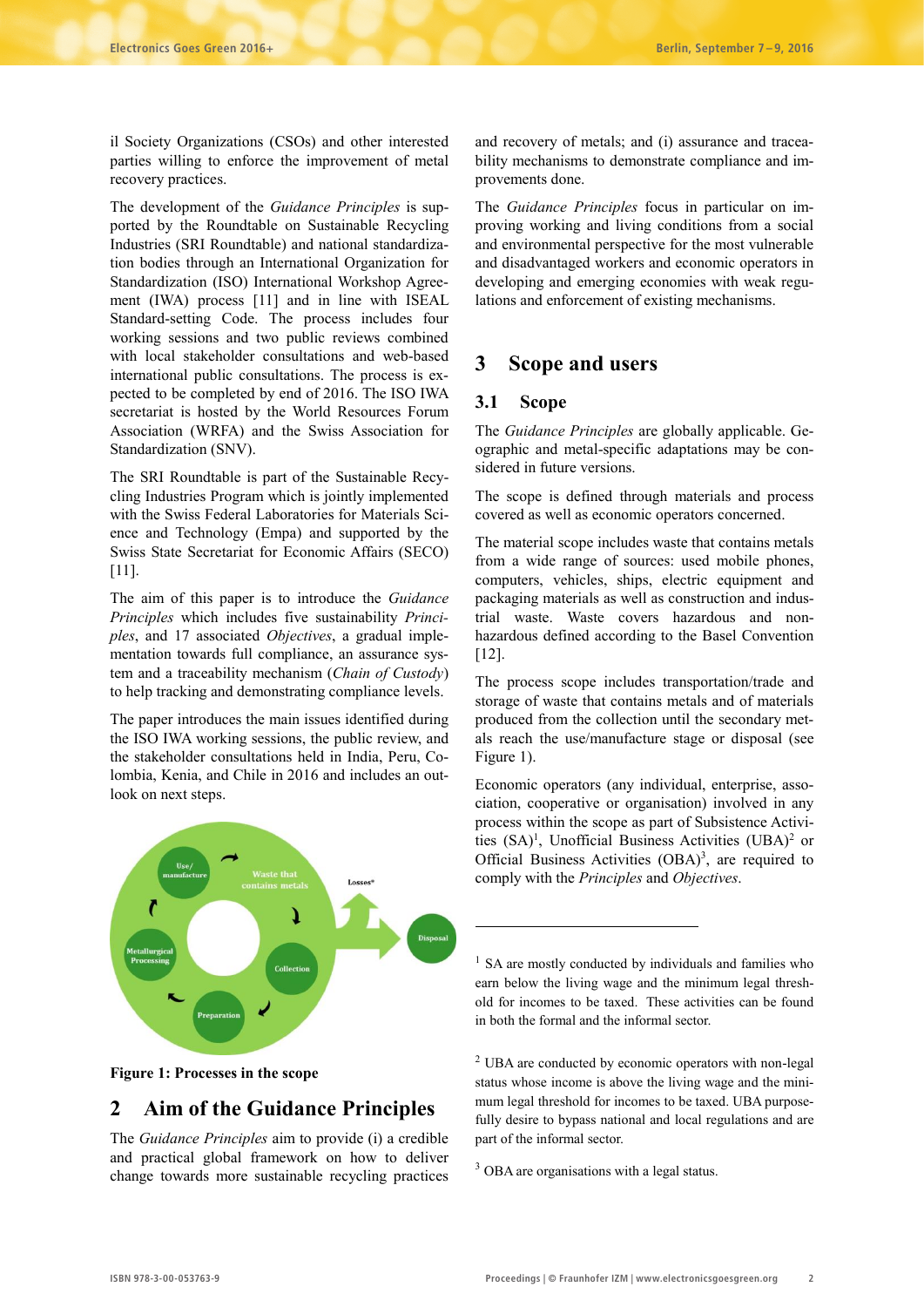### **3.2 Users**

Users of the *Guidance Principles* are four-fold:

- Economic operators that wish to demonstrate that their recovered metals, metals sourced or products manufactured with these metals comply with the *Principles* and *Objectives*.
- National, local governments, standards initiatives and inter-governmental organisations that develop laws, regulations, policies or standards basing on the *Guidance Principles*.
- Public/private organisations, financial institutions and development organisations that use the *Guidance Principles* as a framework to assess impacts and risks of metals recovery related projects.
- Civil Society Organisations that organize capacity building activities on environmental and socio-economic impacts of metal recovery activities as well as better practices on the basis of the *Guidance Principles*.

# **4 Principles and Objectives**

Principles 1 through 4 aim to: ensure safe, healthy and equitable working conditions; strengthen local community relations and resilience; conserve and protect the environment and natural resources; and improve the recovery of secondary metals. Principle 5 focuses on establishing a robust sustainable management approach to support the application of the first four principles (see Figure 2).



**Figure 2: The five Principles for Sustainable Management of Secondary Metals** 

The 17 associated *Objectives* are the following.

### *Principle* **1:** *Objectives*

- **1.1** Enable safe and healthy work places
- **1.2** Establish working terms and conditions that are decent and equitable.
- **1.3** Eliminate child labour, forced labour, harassment and all forms of discrimination.
- **1.4** Ensure freedom of association and the right to collective bargaining.
- **1.5** Provide clear channels for communication, transparency and dialogue with workers.

#### *Principle 2: Objectives*

- **2.1** Respect and foster local communities' rights.
- **2.2** Enable the social inclusion of workers in the community.
- **2.3** Establish clear channels for communication, transparency and dialogue with local communities.

#### *Principle 3: Objectives*

- **3.1** Conserve and protect water, air and soil resources.
- **3.2** Conserve and protect biodiversity and ecosystems (services).
- **3.3** Restore severely damaged areas from metal recovery operations.

#### *Principle 4: Objectives*

**4.1** Develop, implement and promote technologies / strategies to increase quantity and quality of secondary metals.

#### *Principle 5: Objectives*

- **5.1** Document and evaluate the baseline conditions of metal recovery in the areas addressed by the Principles.
- **5.2** Mitigate negative impacts and strengthen positive impacts of metal recovery by developing, implementing and improving continuously a management plan.
- **5.3** Strengthen the organisational capacity of economic operators involved in secondary metal operations.
- **5.4** Ensure compliance with local / national laws, rules and regulations.
- **5.5** Implement measures to eliminate bribery, money laundering and corruption.

# **5 Implementation**

### **5.1 Stepwise approach**

To support the implementation, the *Guidance Principles* suggest a stepwise approach (i. e gradual implementation) and provide supporting mechanism for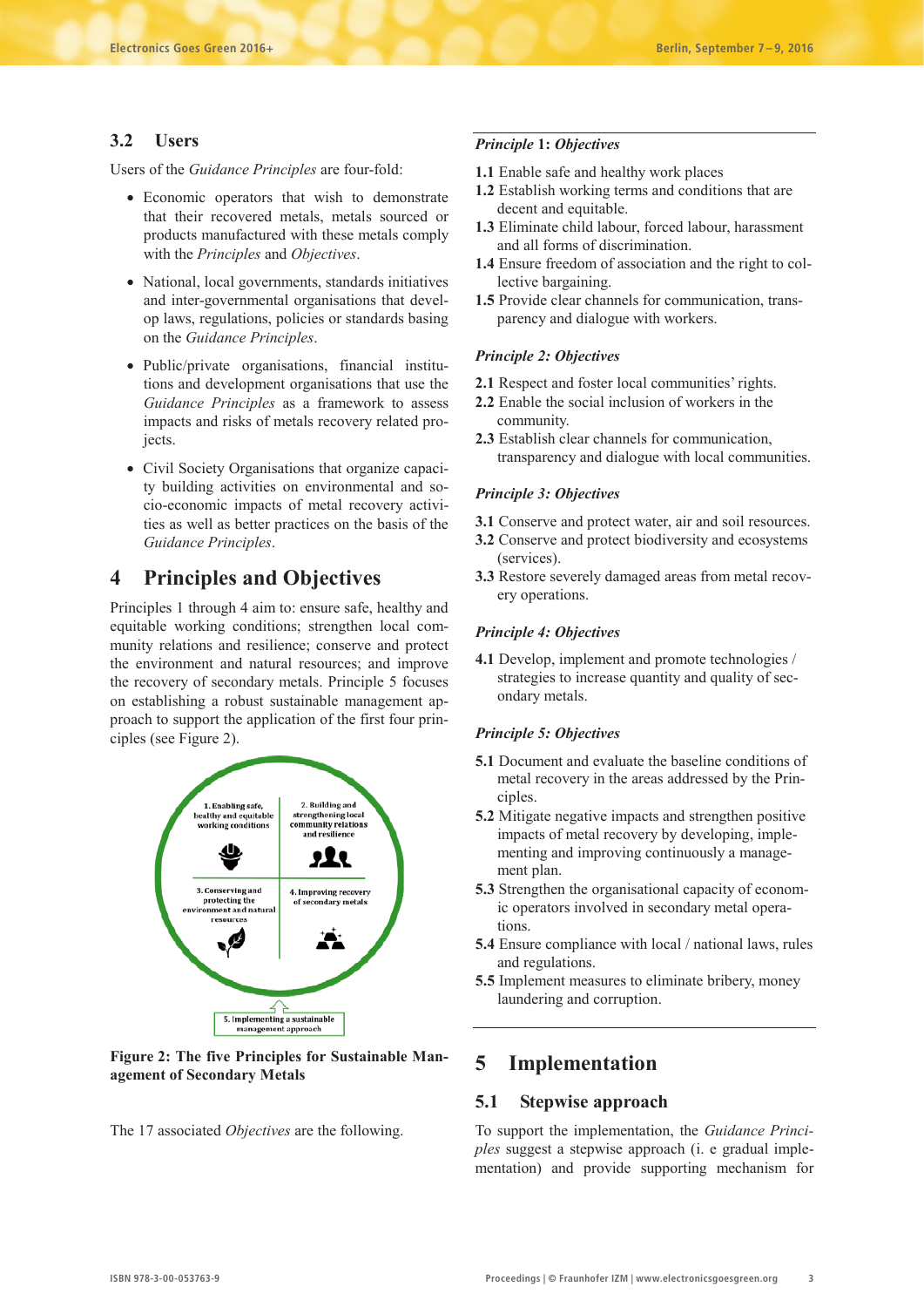each *Objective* [10].

The stepwise approach provides more flexibility and time for economic operators (OBA, UBA or SA) implementing the *Guidance Principles* towards full compliance, and is adapted to the capacity of each economic operator and their specific socio-economic context.

So, for example, it is proposed that SA take about 5 years, UBA 3 years and OBA 2 years to reach full compliance including the formalization of the legal status in case of SA and UBA.

### **5.2 Assurance system**

The *Guidance Principles* also suggest an assurance system, traceability and monitoring mechanisms (e.g. *Chain of Custody*) in order to ensure compliance along the value chain.

The assurance system relies on a regular assessment mechanism (either third-party, second-party or firstparty audits) to assess compliance of the value chain concerned. The assessment is complemented with the implementation of a *Chain of Custody* system to identify responsibilities for or control of materials as they pass from one economic operator to another through each step of the process or product system under assessment. The *Chain of Custody* provides a credible traceability system which is essential to ensure that the claim on the end-product is credible too.

also supports the verification of claims published of recovered metals.

In the short and medium term, due to the specific nature of secondary metals, value chains and the existence of economic operators without a legal status (e.g. SA) second-party audits (due diligence) and EPR (in place by producers and OBA) are recommended (see Figure 3) as they offer practical and cost-effective assessment options to demonstrate compliance. Especially in the case of SA and UBA, self-assessments and independent reviews by governments and nongovernmental organisations can be also considered as assessment mechanism for the purposes of demonstrating compliance.

In the long term, the *Guidance Principles* should be implemented using a robust assurance scheme involving third-party audits covering all economic operators in the secondary metal value chain.

Mainly economic operators established as OBA are responsible for ensuring compliance with the assurance system and traceability mechanism (*Chain of Custody*).



**Figure 3: Assessment mechanisms to assurance**

# **6 Issues identified**

During the development process of the *Guidance Principles* two periods of public reviews and stakeholder consultations were held in emerging and developing economies (Kenia, India, Peru, Colombia, Chile). Main findings and issues raised are summarized as follows.

## **6.1 Subsistence activities and formalization challenges**

Different socio-economic contexts and existing regulations need to be taken into account when developing a management and time plan to reach full compliance with the *Guidance Principles*. This is of special importance when aiming at formalization of the legal status for SA and UBA. The *Guidance Principles* acknowledge that SA may always exist and that the assurance system need to provide options for SA not to be excluded from the market. An alliance and partnership between SA and OBA including metallurgical processors, producers, manufactures and other organizations involved in OBA, is essential. OBA are called to take the leadership in supporting SA in their pathway towards full compliance.

### **6.2 Worst Practices: To be banned or improved**

*Worst Practices* need to be stopped from the outset considering that they are evidently dangerous or damaging to health and the safety of exposed workers, the surrounding community and/or the receiving environment and typically cannot be mitigated. Examples for practices which need to be banned are open burning and amalgamation to extract gold. The *Guidance Principles* acknowledge that a subset of *Worst Prac-*